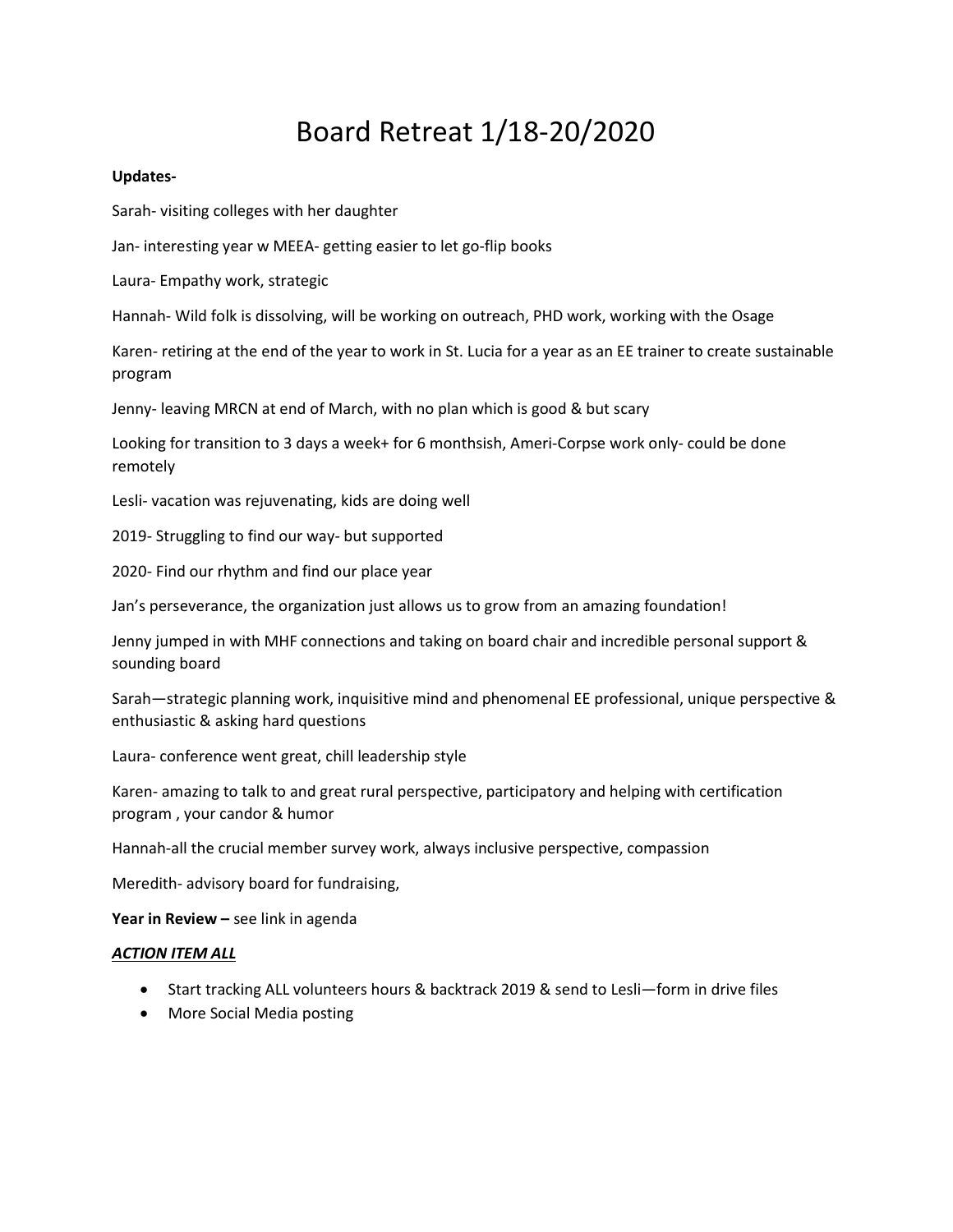# Website Rebrand- ppt available on drive

Awareness is biggest hurdle for us

We are a quiet trusted leader

We have classroom credibility

Pillars: expertise, advocacy, Development

Driver: to educate the educators

Challenges- language & focus, eco-anxiety, lack of focus,

Key attributes emotional mindset- care, rational mindset- understand, value mindset- act

2020 goals-

- Increase awareness
- Increase website traffic MFH
- Recruit new members MFH +
- Recruit new Donors
- Deepen relationship with donors
- Increase part in MEEA activities MFH
- Increase use of MEEA resources MFH +
- Grow enrollment in MGS
- Build capacity to recognize & support MGS schools +
- Advocacy
- Fund development plan
- Additional staff

Want to communicate past, present and future of MEEA

Want to support EE for all ages

Quickly identify & communicate brand

…

#### Financial Reports-

Quick Book budget review-

Class- Programming, Fundraising & Management

2020 budget breakdown- combined Jan's budget & MFH (payments in May & November)

All detail are on the drive

2 more months of Jan & Quick Books to compare

## ACTION ITEM- Lesli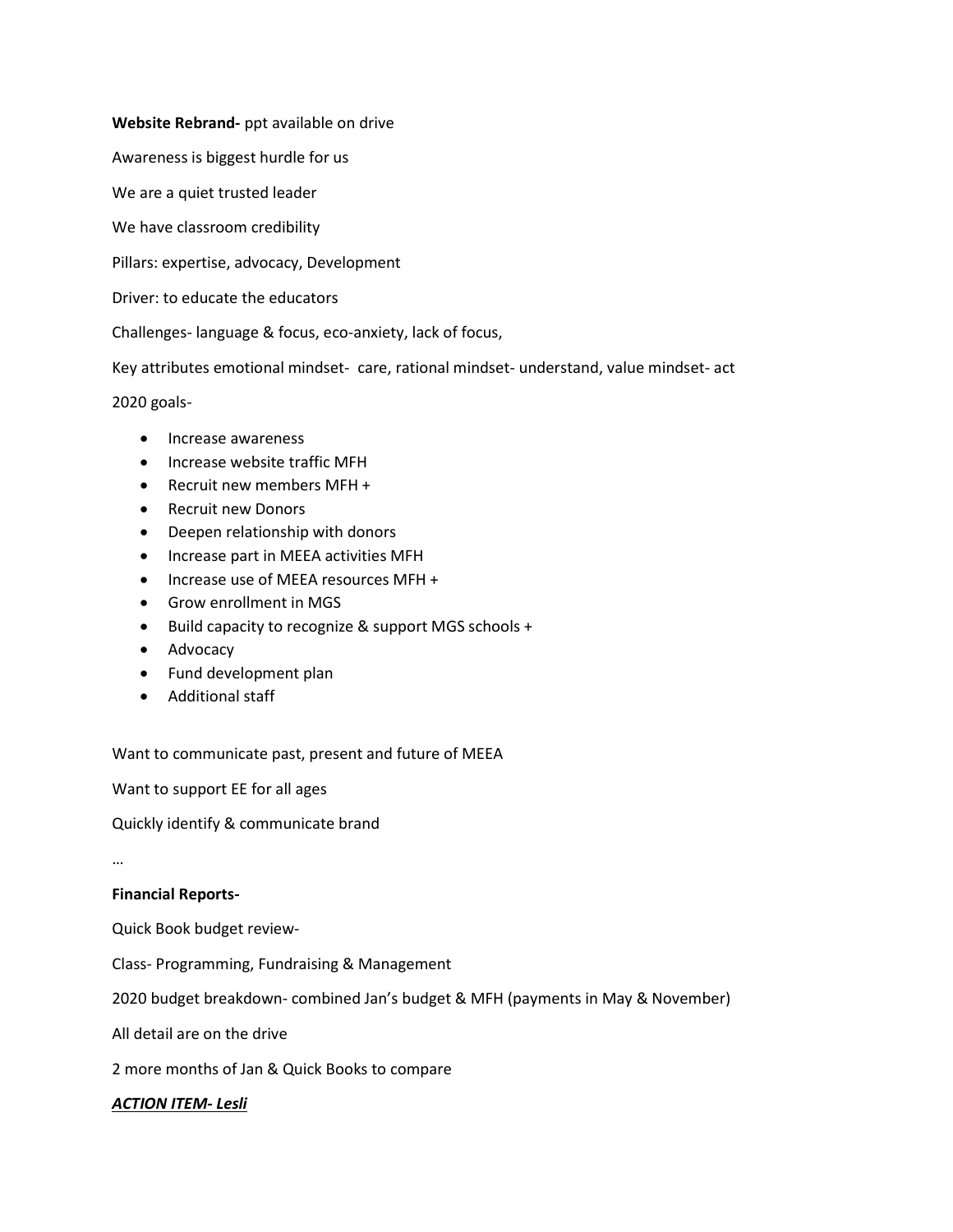Ask Linda if grant and scholarship should be separate from donations in regard to MFH

Solid funding for 2/3 of Lesli's position is raised

Lost only \$15,000 of projected \$30,000 loss in hiring Lesli's position

# Logo Discussion

\$500 budget to use Fiverr and bring options back to the board for final selection

Should represents that we are In MO- about environment & education in image and not just in text

Share info with Jan about why it's needed from designer

Maybe an homage to the oak leaf logo

Since we have board representation we are comfortable with committee moving forward and board is happy to provide support & feedback as needed

# Board 2020 & Recruitment

Need 2-4 new members

ACTION ITEM - Lesli will create menu and e-mail to board

Interested members

- Hannah- stay on but will check in after baby
- Jenny- Member at large
- Linda- Treasurer
- Laura- President
- Sarah- Secretary
- Karen-Member at large

#### Review bylaw requirements

Members at large- Lesli proposed to change from 2-4 to 4-8 Hannah 2<sup>nd</sup> approved

#### Annual Meeting

For this year, we will call an email election. Nomination due by 1/31 voting by 2/15.

# Advisory board discussion w/ Meredith

(MEEA advisory Board Development doc in drive)

Would work closely with Exec Dir

Collaborate with board

More of a THOUGHT board than governing board

Cultivating donor relationships

Represent at Community Events